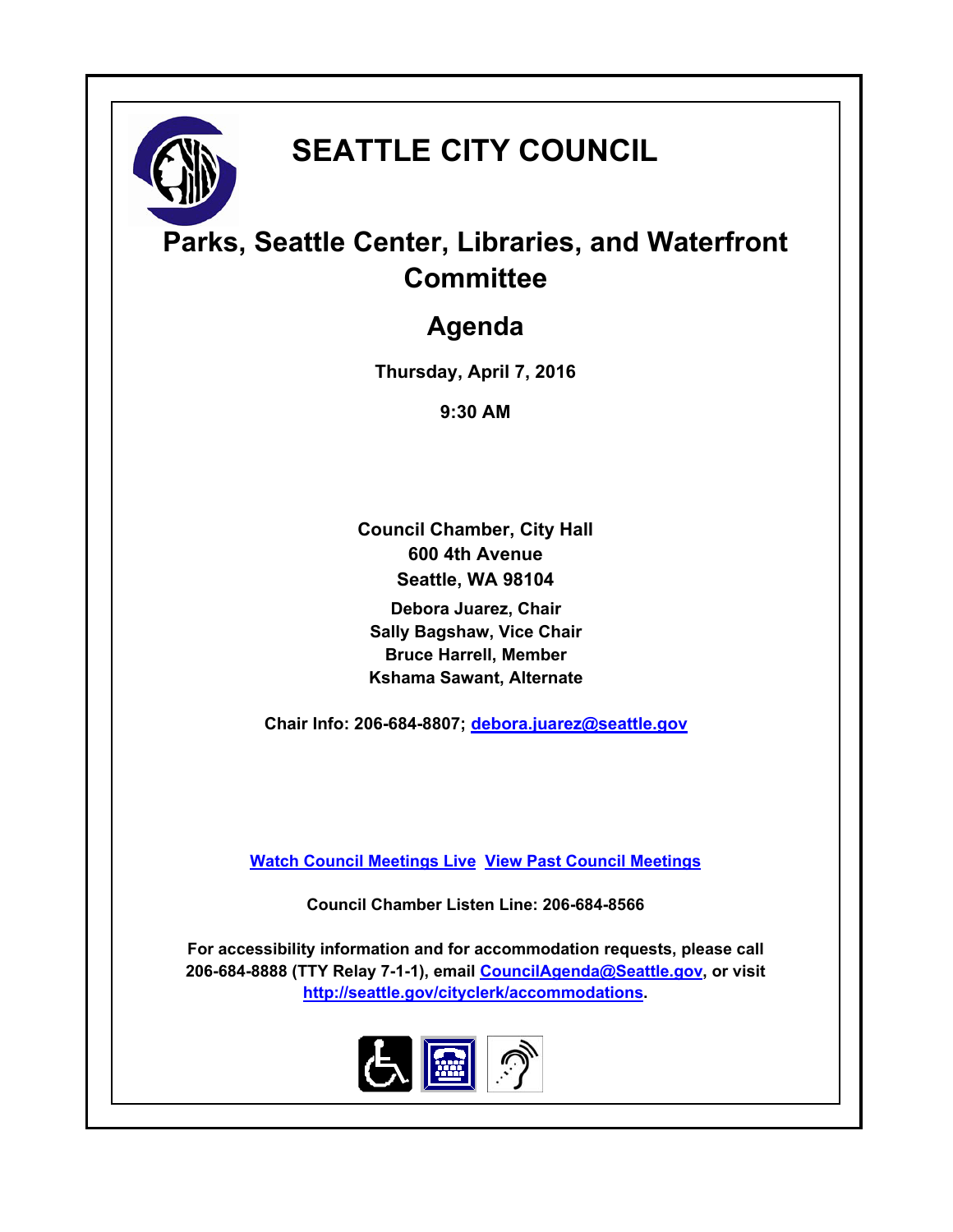### **SEATTLE CITY COUNCIL Parks, Seattle Center, Libraries, and Waterfront Committee Agenda April 7, 2016 - 9:30 AM**

#### **Meeting Location:**

Council Chamber, City Hall, 600 4th Avenue, Seattle, WA 98104

http://www.seattle.gov/council/committees/Parks/ **Committee Website:**

*Please Note: Times listed are estimated*

- **A. Call To Order**
- **B. Chair's Report**

*(5 minutes)*

**C. Public Comment**

*(8 minutes)*

- **D. Items of Business**
- **Appointment of Evan Hundley as member, Park Board of Commissioners, for a term of confirmation to March 31, 2019. 1.** [Appt 00335](http://seattle.legistar.com/gateway.aspx?m=l&id=/matter.aspx?key=3806)

*Attachments:* [Appointment Packet](http://seattle.legistar.com/gateway.aspx?M=F&ID=49477b2e-64ce-476c-a6f5-a7f1282df07d.pdf)

**Discussion** (10 minutes)

**Presenter:** Jesus Aguirre, Superintendent Seattle Department of Parks and Recreation